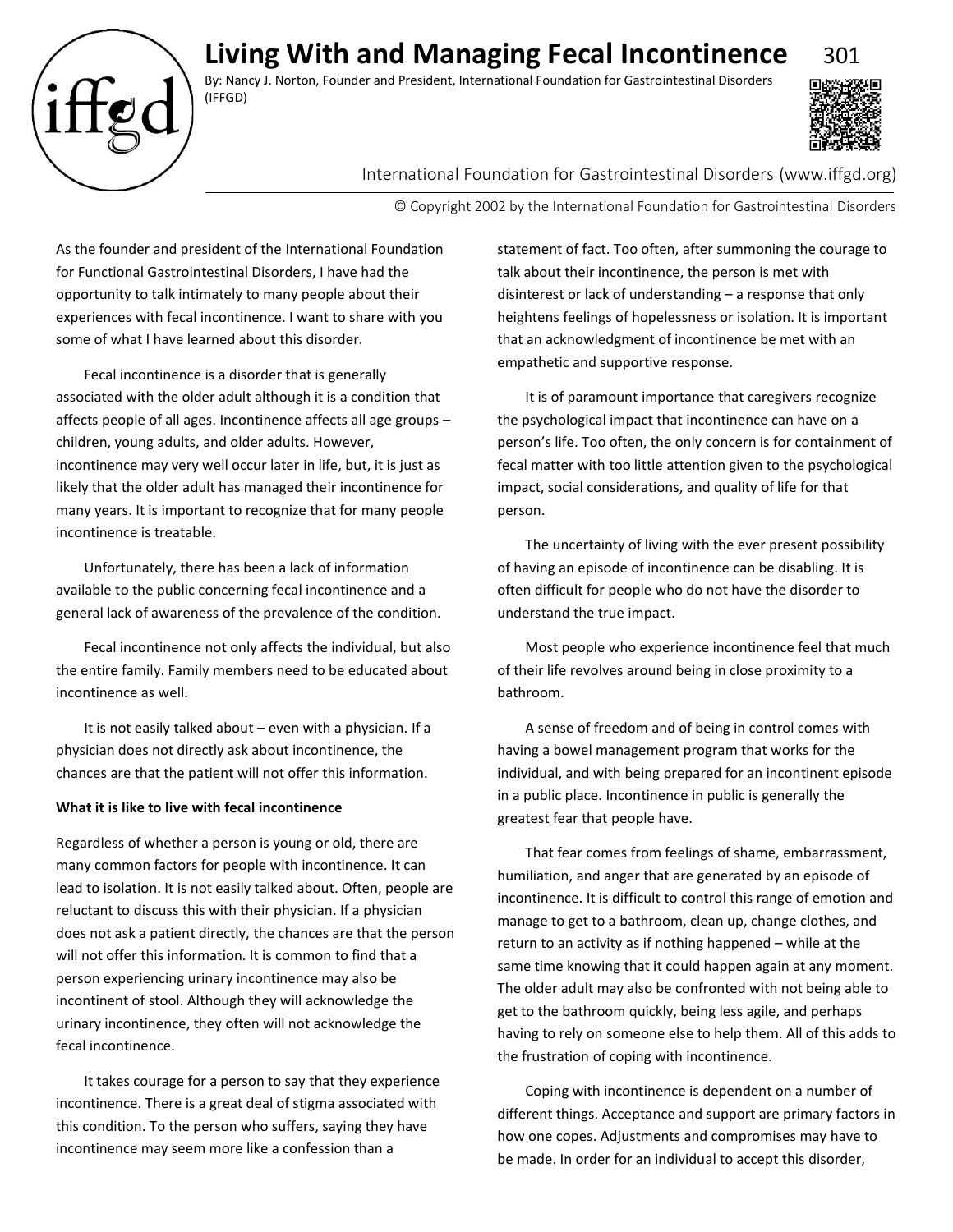they need to feel assured that the best possible quality of life is still available to them.

The degree of acceptance among different people will vary. Some people feel as if their life is over and give in to the feelings of lack of control. The incontinence is unacceptable and they lack the ability to manage it. They probably do not have a support system that recognizes how difficult incontinence can be. As a result, these people become angry or they may become passive and make little or no attempt to help themselves.

Anger can be constructive for some. It can move a person to take action in a positive way. In fact, it is okay to be angry about this; it is to be expected. Incontinence is a loss and it needs to be recognized as a loss. A person may need some professional help with making this adjustment.

A person with incontinence can no longer just go and do whatever they want to do without giving thought to having access to a bathroom. People may become less active. Mobility may become limited; a person might not want to travel by bus or by airplane, for example. Some people feel as if their entire identity has been changed as a result of their incontinence. They feel controlled by this disorder.

Support for the person with incontinence is of primary importance. People are much more likely to feel empowered and better able to contend with incontinence if they don't feel alone or fearful of expressing themselves.

Family members or caregivers may need to be educated about fecal incontinence so they can be more supportive, not only in physically managing, but in coping with the emotional aspects as well.

## **Here are some things that care givers and family members can do to help**

They can recognize that, in most cases, the person is unable to control this. People with incontinence go to great lengths to hide this and to avoid an embarrassing situation. The energy spent trying to manage this so that other people won't know can be enormous. People become physically and emotionally tired from having to act as if everything is "just fine."

It is important to listen. Many people with incontinence just need an outlet to express their frustration. They need to be able to work through the levels of grief that are associated with the loss they feel.

People with incontinence should not be made to feel bad about this, shamed or embarrassed even in a joking way.

Humor can be uplifting, but only if the person has come to terms with the condition. There is nothing funny about incontinence for the person who lives with it every day.

People with incontinence need to be prepared. It may mean wearing protective undergarments. It helps to have clean up supplies and extra clothes available at all times. Wearing a protective undergarment is difficult to accept. People will avoid wearing them as long as possible. There is a sense of denial that exists with incontinence. Wearing a protective undergarment means acknowledging, and no longer denying, the incontinence.

Reassurance of access to restroom facilities is important. The first thing to do, when somewhere outside the home, is to identify where the restroom is and assure easy access.

It is important to be flexible. Plans may need to be changed at the last minute. If the person with incontinence does not feel comfortable leaving home, they should not be forced to do so. Tomorrow may well be a better day.

### **Medical professionals can offer support**

It is imperative that those unable to care for themselves are treated with dignity. Listen to what the needs of the individual are. Give them as much information on the subject as possible. Additional education materials are available through the International Foundation for Functional Gastrointestinal Disorders and other organizations.

It is important that you help the person with incontinence maintain an attitude of self confidence and self respect.

Remember, incontinence is a personal struggle. You can become an important ally. If you find yourself saying, "This is something you will just have to learn to live with," then please offer that person information on *how* to live with it.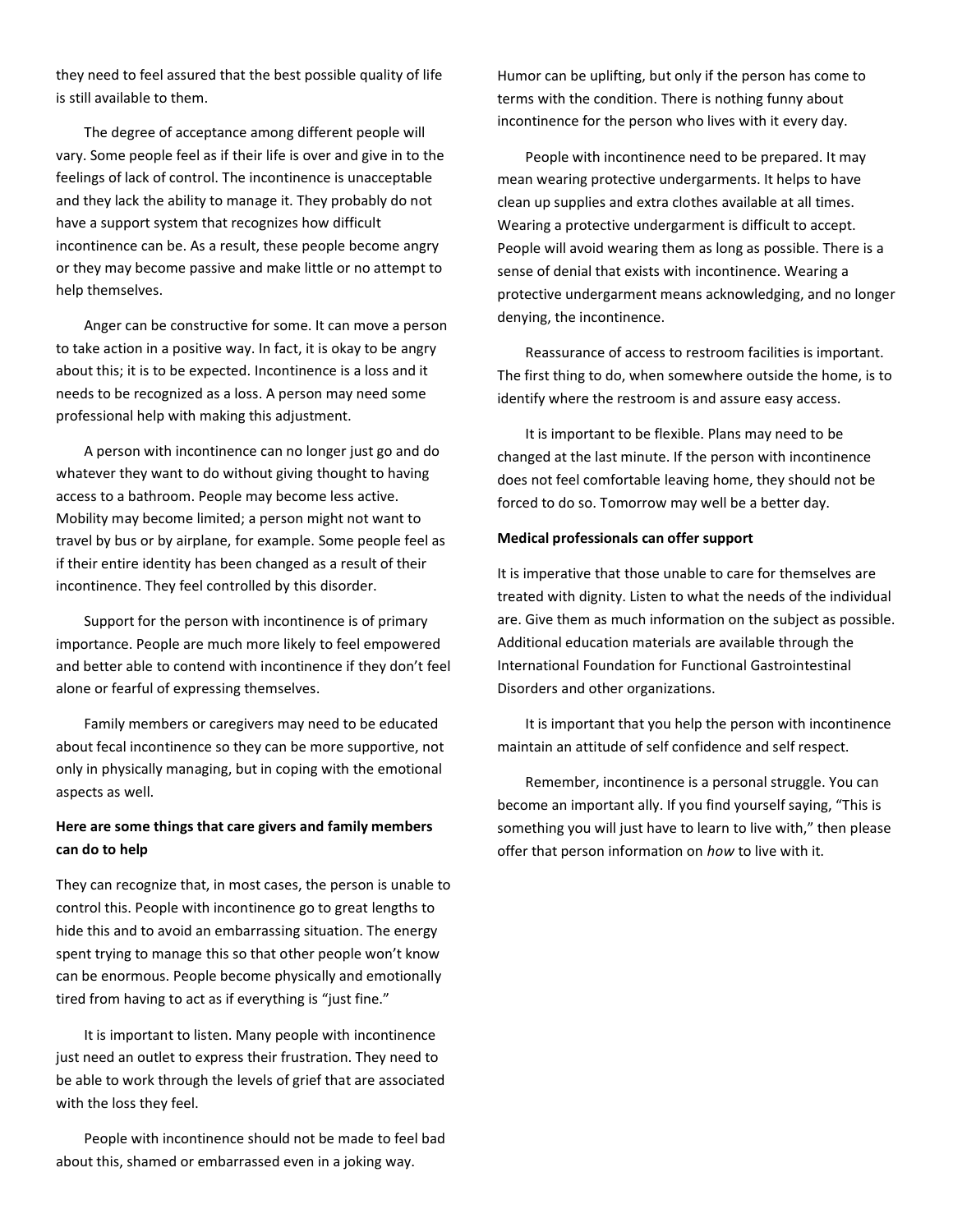# **Regaining Control**

By: Linda Pribek, WI

*(Author's Note – Each of us living with bowel dysfunction must deal with situations in our own way. By sharing a personal account of living and dealing with fecal incontinence, I hope others may find new ways of accepting the daily challenges presented by bowel dysfunction.)*

Warm summer days at the beach…holidays spent with family and friends…sunrise over the lake as you cast your line into the water…a weekend sightseeing trip with old friends…these and many other events can fill us with warm, happy memories or stir us with anticipation, as we plan and prepare. For those of us living with bowel dysfunction, another emotion is too often present – *FEAR!* Living with that fear changed me from an extremely active person with many interests to a prisoner in my own home. As I became increasingly afraid of venturing far from my bathroom, incontinence continued to rob me of many meaningful experiences. Slowly, with the love and support of my family, physicians, and friends, I began regaining the control over my life that bowel dysfunction (in my case, incontinence) had taken from me. Many difficulties are still present for me, and I deal with incontinence on a daily basis. But, when I started looking for ways of managing my bowel dysfunction, I gained confidence in my ability to take control of the situation. As I allowed myself the freedom to take risks, and the freedom to make mistakes along the way, I saw my life becoming fuller and happier once again.

The first step in venturing outside of my home, and regaining control of my life, consisted of keeping a journal. In my journal I recorded my daily foods (what, how much, and when I ate or drank), along with my daily bowel pattern. Since each individual may react differently to various foods, I used my journal to develop information specifically related to my body. This approach allowed me to develop a list of "safe" foods for managing my personal situation. Having this information gave me the freedom to eat out, or leave home, without constant fear of being embarrassed by incontinence. I save any experiences with new food for times when I will be at home and add these foods to my list for future reference.

The second step involved being prepared should an accident occur away from home. This preparation involved putting together items I find necessary or helpful into my "survival kit." (Note: the following items are specific to my situation. You may want to consider variations to suit your own personal needs.)

**Carry Case.** Choose something you are comfortable with. Some suggestions are: camcorder/computer bag, briefcase, large purse, carry-on, sports bag, small duffel bag, back-pack. Whatever you select, be sure it is lightweight, has adequate space for your needs, and has several compartments.

**Medication.** *Use of medication should be as directed by your physician.* If you require several different medications, it will save space to use a small pill case with compartments. The case I use will hold a one-week supply of medication.

**Lubricant.** You will need to find the lubricant best suited to your situation. If you have questions it is advisable to consult your physician, pharmacist, or nurse. To save space, carry a partially used tube or travel size.

**Gloves.** Purchasing gloves that are the correct size for you is important. If your gloves are too large, they will be clumsy and interfere with efficient cleaning or bowel management. If too small, gloves will restrict finger movement during bowel management and may tear during clean up.

**Finger Cots.** Unlike gloves, these do not provide complete protection. However, they are smaller, fit easily into a wallet or small purse, and work well if digital stimulation or suppository insertion is required.

**Protective Undergarment.** Experiment with available items that are designed mainly for urinary incontinence, until you find one you feel comfortable wearing. Personal preference and comfort should be your main considerations.

**Tissue.** Any type may be carried. To save space, place several single sheets in your carry case rather than an entire box.

**Cleansing Wipe.** I prefer a pre-moistened, alcohol free baby wipe. I carry the 16 count 7.6" x 7.5" size, in a hard carry case. This gives me a compact size, with a wipe large enough to provide good cleansing. The hard case, with small quantity, helps keep moisture in the wipes until used. If wipes become dry they can be moistened with water, however, they do not give the same "fresh" cleansing. If you use a large number of wipes it may be cheaper to buy in larger quantities and refill your case from that supply.

**Chux/Disposable Underpad.** This is a waterproof, highly absorbent, disposable sheet. I prefer the 22.5" x 33.5" size for larger work space. This item is very helpful if you cannot use a restroom to clean up (or when beginning your bowel management program). It protects carpets or other areas from being soiled during cleansing.

**Plastic Bags with Fasteners.** I carry a few different size plastic bags that can be used to seal soiled garments until I get home. I also use the bags for disposal of soiled items. Your state or community environmental programs may have requirements or suggestions for disposing of your medical waste. You should contact them for any information you may need.